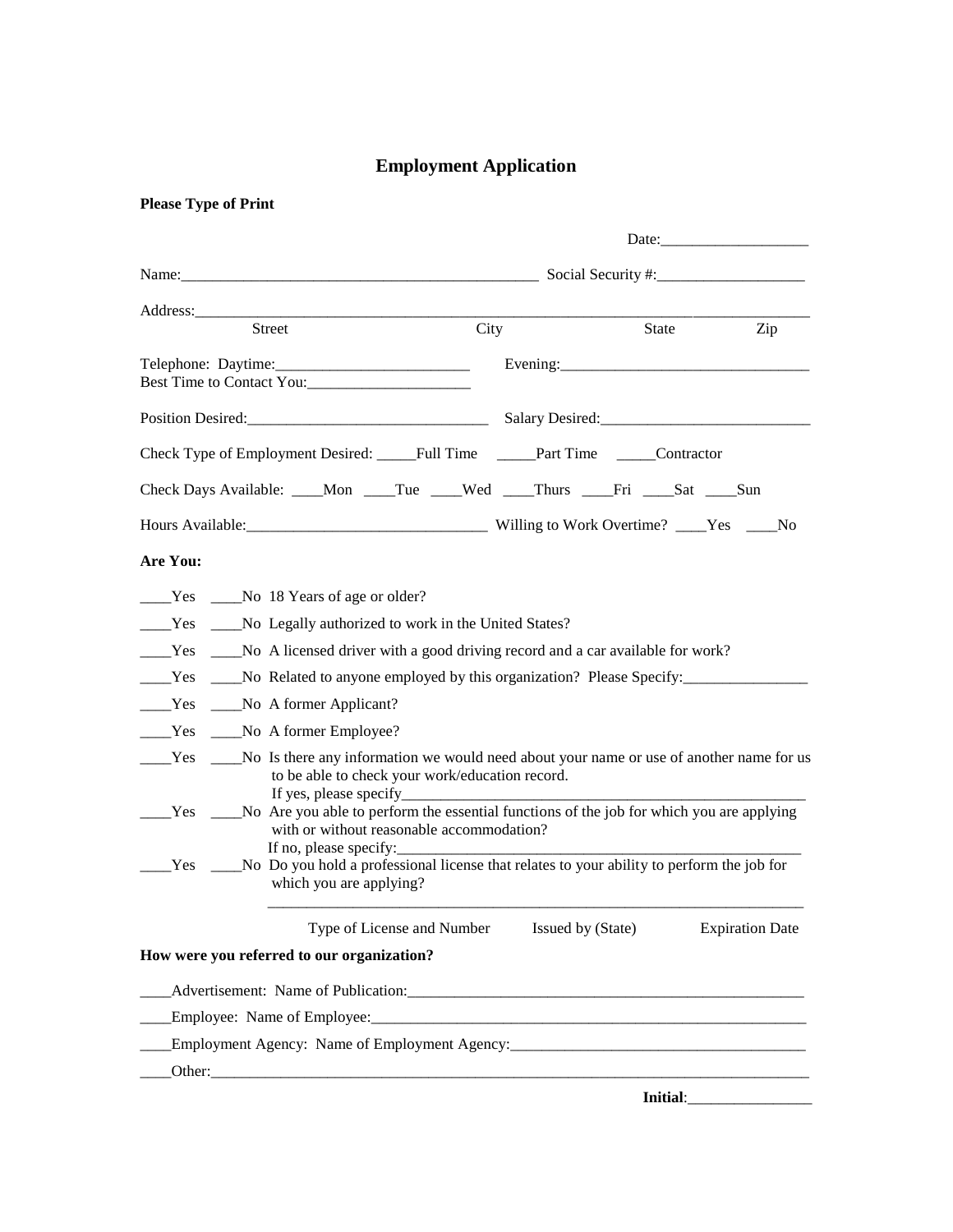### Education:

| CHE EXPLOSE CHANGE COMPLETED. I $\angle$ $\angle$ $\rightarrow$ $\rightarrow$ $\angle$ 0 $\angle$ 0 $\angle$ 10 11 12 13 14<br>1J<br>$\mathbf{U}$<br>$10$ $17$ $20$ $21$ $22$ |                                   |                   |                 |                          |                |                                     |
|-------------------------------------------------------------------------------------------------------------------------------------------------------------------------------|-----------------------------------|-------------------|-----------------|--------------------------|----------------|-------------------------------------|
| Level                                                                                                                                                                         | Name & Location<br>(City & State) | From<br>(Mo & Yr) | Тo<br>(Mo & Yr) | Major/Course<br>of Study | Degree/Diploma | <b>Graduation Date</b><br>(Mo & Yr) |
| High School                                                                                                                                                                   |                                   |                   |                 |                          |                |                                     |
| College/University                                                                                                                                                            |                                   |                   |                 |                          |                |                                     |
| Graduate School                                                                                                                                                               |                                   |                   |                 |                          |                |                                     |
| Other: Tech, Voc.<br>Post, Grad, etc.                                                                                                                                         |                                   |                   |                 |                          |                |                                     |

## Circle Highest Grade Completed: 1 2 3 4 5 6 7 8 9 10 11 12 13 14 15 16 17 18 19 20 21 22

#### Employment Record:

Complete employment history below. When possible, please go back four (4) employers or ten (10) years. List most recent first.

| Company Name &<br>Address | Name of Supervisor | Type of Work | From (Mo<br>$&\mathrm{Yr}$ | To (Mo<br>$&\mathrm{Yr}$ | Reason for Leaving |
|---------------------------|--------------------|--------------|----------------------------|--------------------------|--------------------|
|                           |                    |              |                            |                          |                    |
|                           |                    |              |                            |                          |                    |
|                           |                    |              |                            |                          |                    |
|                           |                    |              |                            |                          |                    |
|                           |                    |              |                            |                          |                    |
|                           |                    |              |                            |                          |                    |

May we contact your current employment? \_\_\_\_Yes \_\_\_\_No

## Professional Reference:

List three persons, not related to you, whom you have known at least one year, and can provide a professional reference.

| TURRICHO.<br>Name | Address | <b>Business</b> | Day Time Phone # |
|-------------------|---------|-----------------|------------------|
|                   |         |                 |                  |
|                   |         |                 |                  |
|                   |         |                 |                  |
|                   |         |                 |                  |
|                   |         |                 |                  |

**Initial**:\_\_\_\_\_\_\_\_\_\_\_\_\_